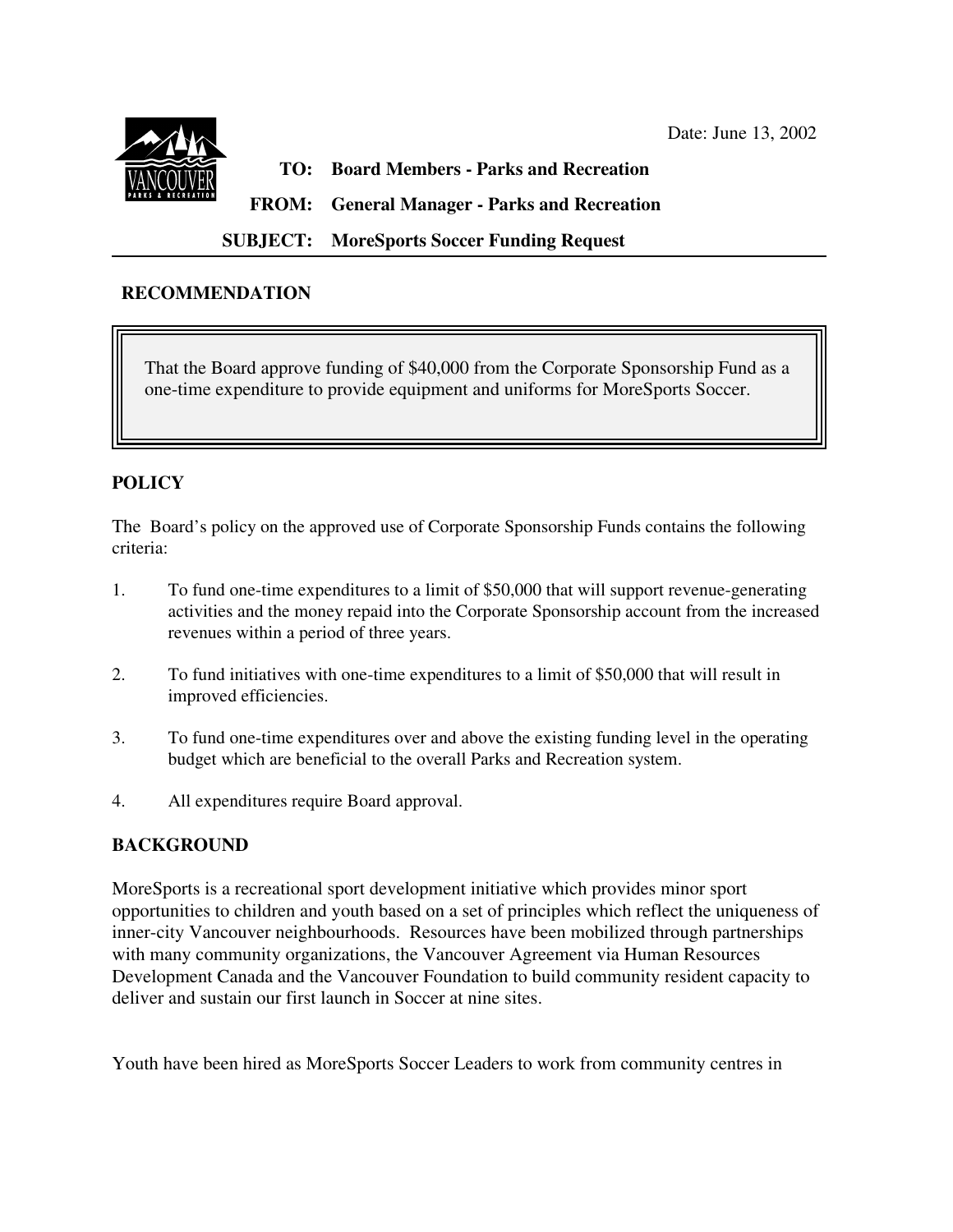Vancouver East. They are promoting the value of youth recreation to parents, helping to organize sporting activities, recruiting and training volunteers from the community as coaches and referees and fulfilling other tasks needed to realize the formation of a formal sustainable soccer program. This new program dovetails and enhances community programs already in existence with the aim that MoreSports will be included in the well-established Vancouver Youth Soccer Association.

### **DISCUSSION**

Currently, the program operates in Vancouver East District at Britannia, Hastings, Kensington, Mount Pleasant, Ray-Cam, Renfrew, Strathcona, Thunderbird and Trout Lake, involving 1100 participants. The \$40,000 funding request will be used for team player development, officiating program and promotional activities, and is requested as per the criteria, *3. To fund one-time expenditures over and above the existing funding level in the operating budget which are beneficial to the overall Parks and Recreation system.*

Details as follows:

| <b>Team Development</b>                                                                                                                                                                                                                  | \$12,000.00 |
|------------------------------------------------------------------------------------------------------------------------------------------------------------------------------------------------------------------------------------------|-------------|
| Supplies for 12 teams of 16 players                                                                                                                                                                                                      |             |
| (balls, uniforms, shin pads - to be returned                                                                                                                                                                                             |             |
| at end of season, ball bags, cones, pumps, bibs)                                                                                                                                                                                         |             |
| <b>General Skill Development &amp; Participation</b><br>supplies at 9 sites for 50 youth per site<br>to support soccer camps/fests, school noon hour<br>soccer and outreach programs (portable goals,<br>balls and bibs and Leaders Kit) | \$18,000.00 |
| <b>Officiating</b><br>supplies for 9 sites to train youth $-$ grade 7 and up<br>as officials for team play (official referee jersey,<br>whistles, manuals and books – to be returned<br>at end of season)                                | \$4,000.00  |
| <b>Promotions</b><br>supplies to facilitate exposure at special events<br>for target population (banners, display materials)                                                                                                             | \$6,000.00  |
| TOTAL                                                                                                                                                                                                                                    | \$40,000.00 |